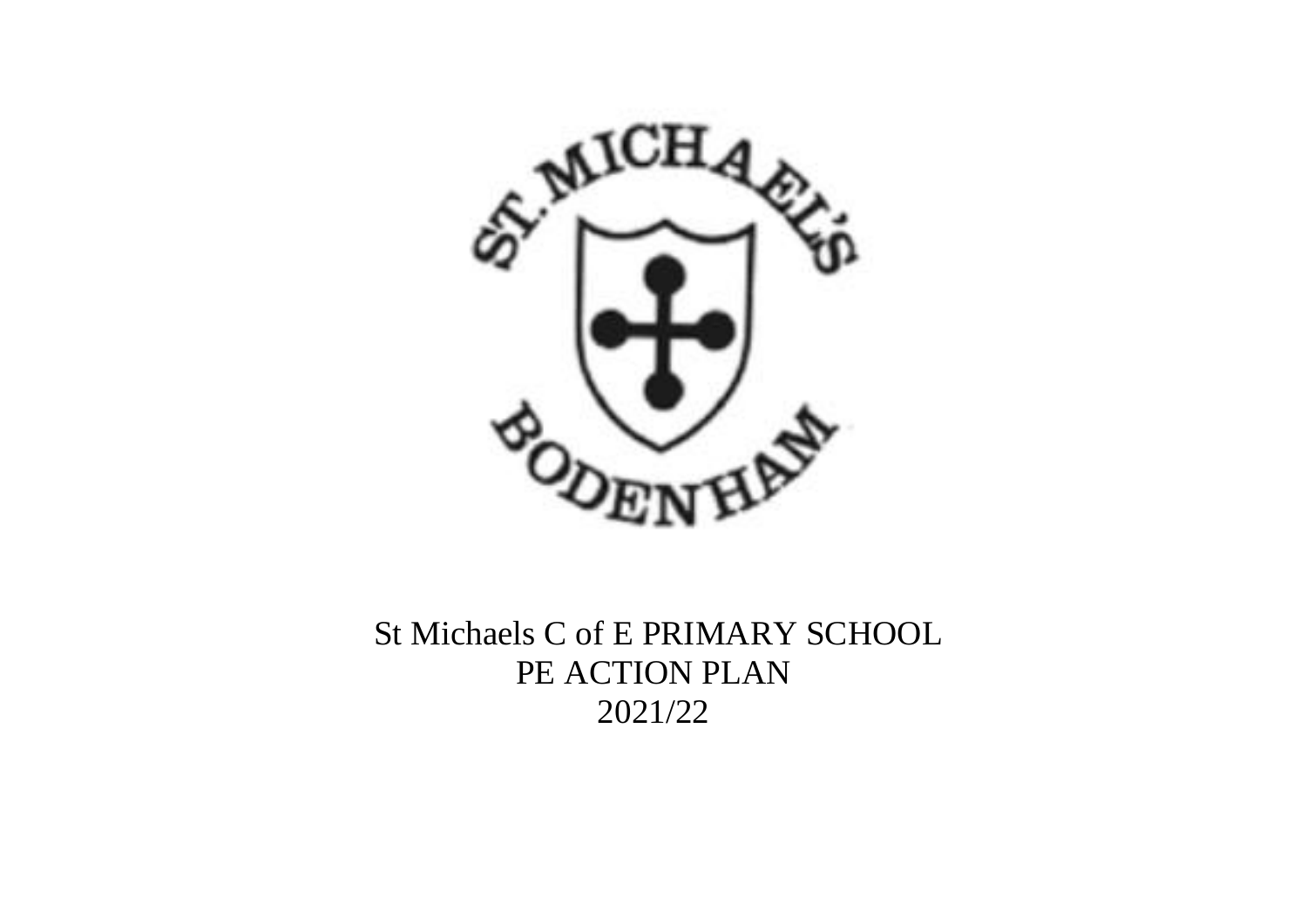| Key achievements to date until July 2021:                                                                                                                                                                                                 | Areas for further improvement and baseline evidence of need:                                                                                                                                                                                                                                                                                                                                              |
|-------------------------------------------------------------------------------------------------------------------------------------------------------------------------------------------------------------------------------------------|-----------------------------------------------------------------------------------------------------------------------------------------------------------------------------------------------------------------------------------------------------------------------------------------------------------------------------------------------------------------------------------------------------------|
| Specialist coaching for all pupils in ks2.<br>After school sports clubs for all age ranges.<br>Installation of a play structure suitable for years $1 - 6$ .<br>Equipment for indoor and outdoor learning purchased and audit<br>updated. | Provision for EYFS daily 30 to be developed.<br>$\bullet$<br>Replacement of some gym equipment's.<br>Specialist coaching for all classes<br>Sports club encouraging those who are reluctant to join in.<br>EYFS suitable structure to be installed.<br>Broaden the sports available to pupils.<br>$\bullet$<br>Increase the level of daily activity through playtime initiatives,<br>playground markings. |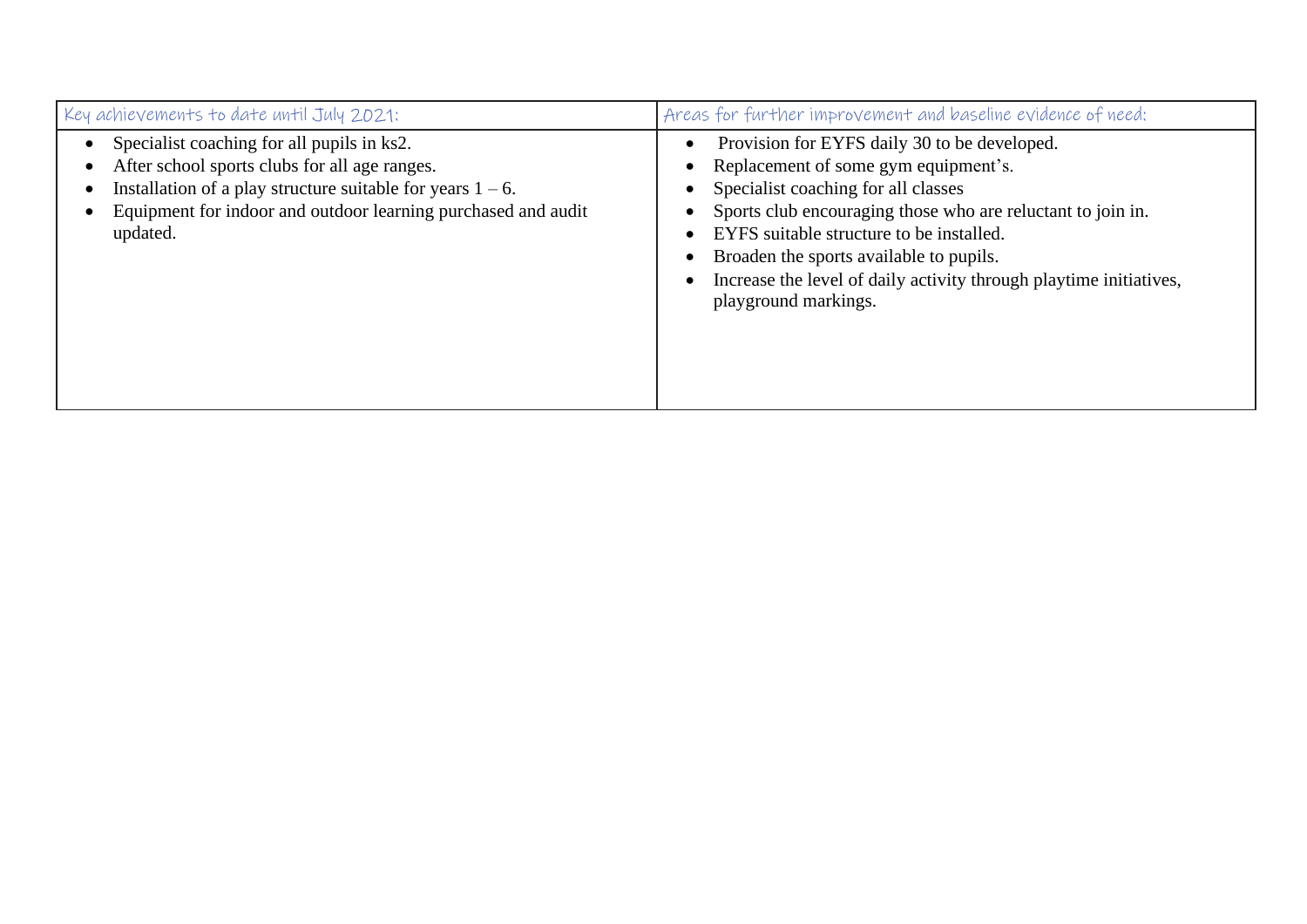|    | <b>Academic Year: September 2020</b>                                                                                              | <b>Total fund carried over:</b>                                                                                                                                                                                                                                                                                                                                                                                  | Date Updated:                                |                  |                  |
|----|-----------------------------------------------------------------------------------------------------------------------------------|------------------------------------------------------------------------------------------------------------------------------------------------------------------------------------------------------------------------------------------------------------------------------------------------------------------------------------------------------------------------------------------------------------------|----------------------------------------------|------------------|------------------|
|    | to March 2021                                                                                                                     | £14,558                                                                                                                                                                                                                                                                                                                                                                                                          | 17.12.2021                                   |                  |                  |
|    | What Key indicator(s) are you going to focus on?                                                                                  | <b>Total Carry Over Funding:</b>                                                                                                                                                                                                                                                                                                                                                                                 |                                              |                  |                  |
|    | 1. Indicator 5 – Increase participation in competitive sports.                                                                    |                                                                                                                                                                                                                                                                                                                                                                                                                  |                                              |                  | £14,558          |
| 2. | Indicator $1 - To$ engage all children in regular physical activity                                                               |                                                                                                                                                                                                                                                                                                                                                                                                                  |                                              |                  |                  |
|    | Intent                                                                                                                            | Implementation                                                                                                                                                                                                                                                                                                                                                                                                   |                                              | Impact           |                  |
|    | 1. Develop children's<br>opportunities to participate in<br>competitive sports through<br>inter and intra school<br>competitions. | PE Co-ordinator to<br>organise some intra<br>school competitions.<br>These can run in year<br>groups to begin with<br>then progress to inter<br>house competitions.<br>PE co-ordinator to<br>increase participation<br>in school games<br>activities.<br>Specialist sports<br>coaches to work with<br>school teams to<br>develop knowledge<br>and understanding of<br>competitive team and<br>individual sports. | Carry over funding<br>allocated: $£$ 4000.00 | Review July 2022 | Review July 2022 |
|    | 2. Increase children's<br>opportunity to participate in<br>30 mins of physical activity a<br>day.                                 | Introduce whole<br>school daily initiative<br>to be completed after<br>lunch.<br>Look to develop the<br>play structure further<br>so EYFS pupils can<br>assess it and develop                                                                                                                                                                                                                                    | Carry over funding<br>allocated: £10,000.00  | Review July 2022 | Review July 2022 |



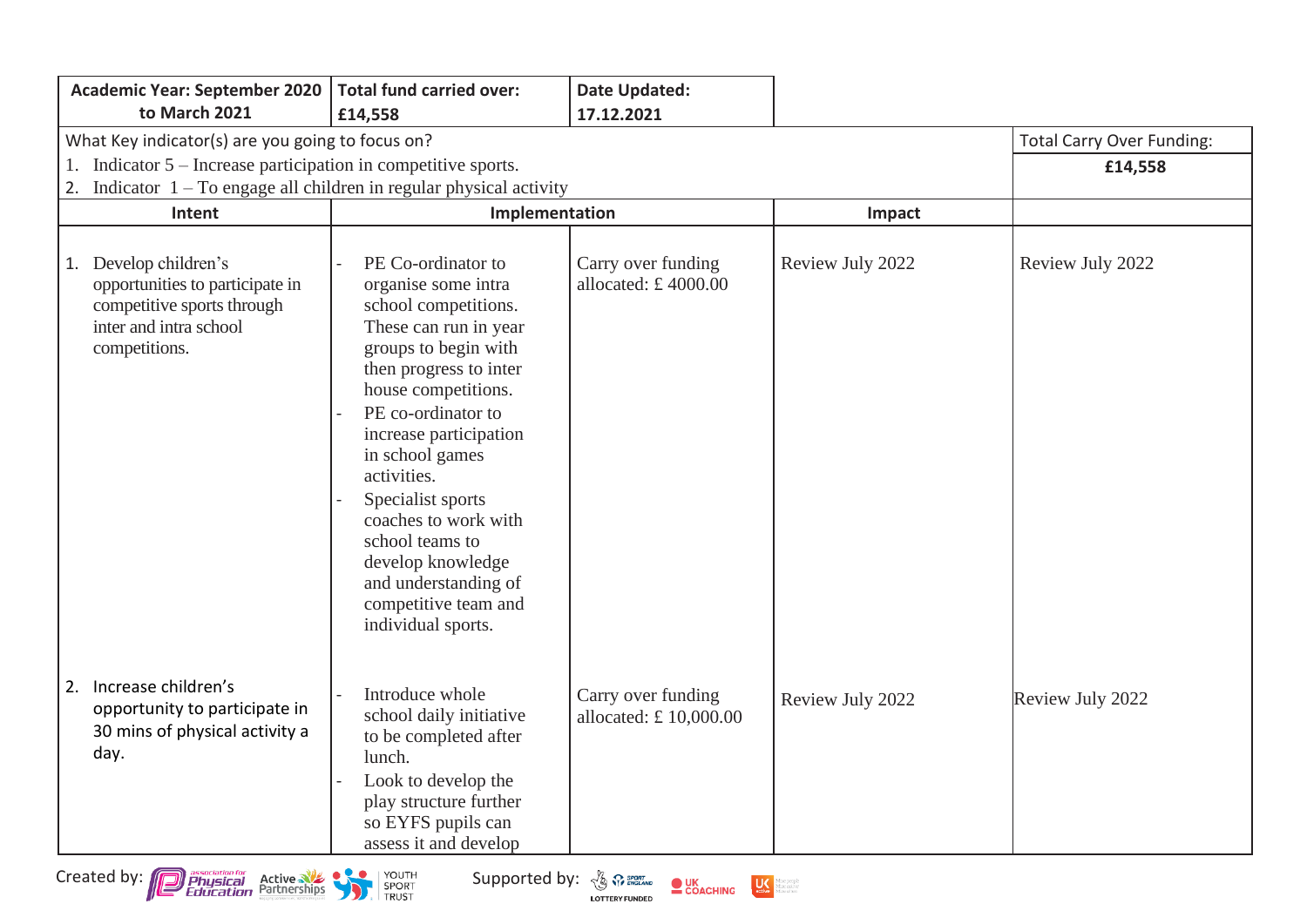|         | their motor skills.  |  |  |
|---------|----------------------|--|--|
|         | Playground markings; |  |  |
|         | organise new         |  |  |
|         | markings of games on |  |  |
|         |                      |  |  |
|         | the playground       |  |  |
|         | (Target and fitness  |  |  |
| games). |                      |  |  |
|         | Develop the class    |  |  |
|         | equipment buckets to |  |  |
|         | include more         |  |  |
|         | challenging          |  |  |
|         | equipment for the    |  |  |
|         | gifted and talented  |  |  |
| pupils. |                      |  |  |
|         |                      |  |  |
|         |                      |  |  |
|         |                      |  |  |
|         |                      |  |  |
|         |                      |  |  |
|         |                      |  |  |
|         |                      |  |  |
|         |                      |  |  |
|         |                      |  |  |
|         |                      |  |  |
|         |                      |  |  |
|         |                      |  |  |
|         |                      |  |  |
|         |                      |  |  |
|         |                      |  |  |





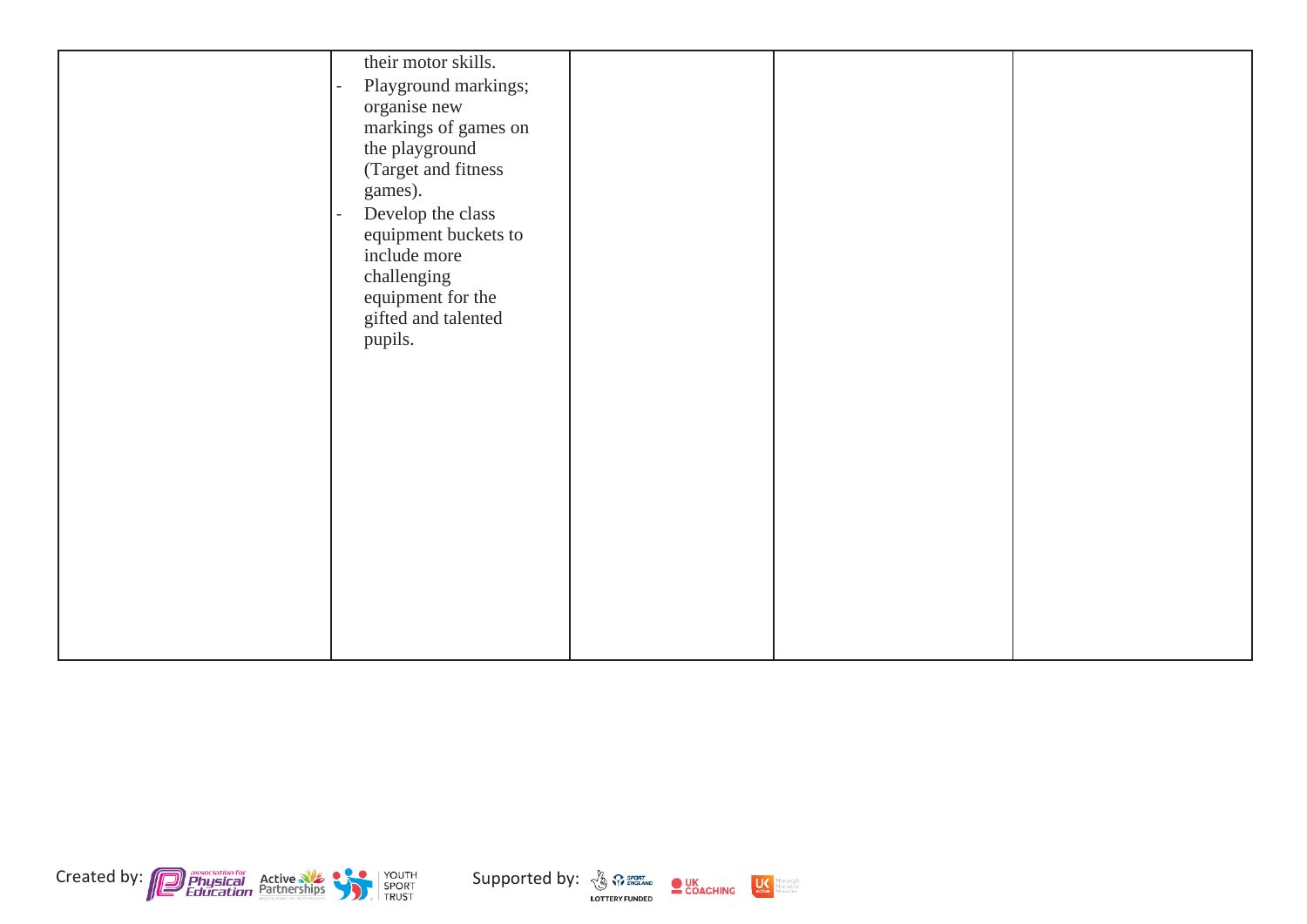| Meeting national curriculum requirements for swimming and water safety.<br>N.B Complete this section to your best ability. For example you might have practised safe self-rescue<br>techniques on dry land.                                                                                        | Unable to assess accurately due to<br>COVID restrictions but figures relate<br>to attainment prior to this academic<br>year. |
|----------------------------------------------------------------------------------------------------------------------------------------------------------------------------------------------------------------------------------------------------------------------------------------------------|------------------------------------------------------------------------------------------------------------------------------|
| What percentage of your current Year 6 cohort swim competently, confidently and proficiently over a distance of<br>at least 25 metres?<br>N.B. Even though your pupils may swim in another year please report on their attainment on leaving primary<br>school at the end of the summer term 2020. | 0.66 (2 out if a cohort of 3 children)                                                                                       |
| What percentage of your current Year 6 cohort use a range of strokes effectively [for example, front crawl,<br>backstroke and breaststroke]?                                                                                                                                                       | 0.66                                                                                                                         |
| What percentage of your current Year 6 cohort perform safe self-rescue in different water-based situations?                                                                                                                                                                                        | 0.66                                                                                                                         |
| Schools can choose to use the Primary PE and sport premium to provide additional provision for swimming but<br>this must be for activity over and above the national curriculum requirements. Have you used it in this way?                                                                        | N <sub>0</sub>                                                                                                               |



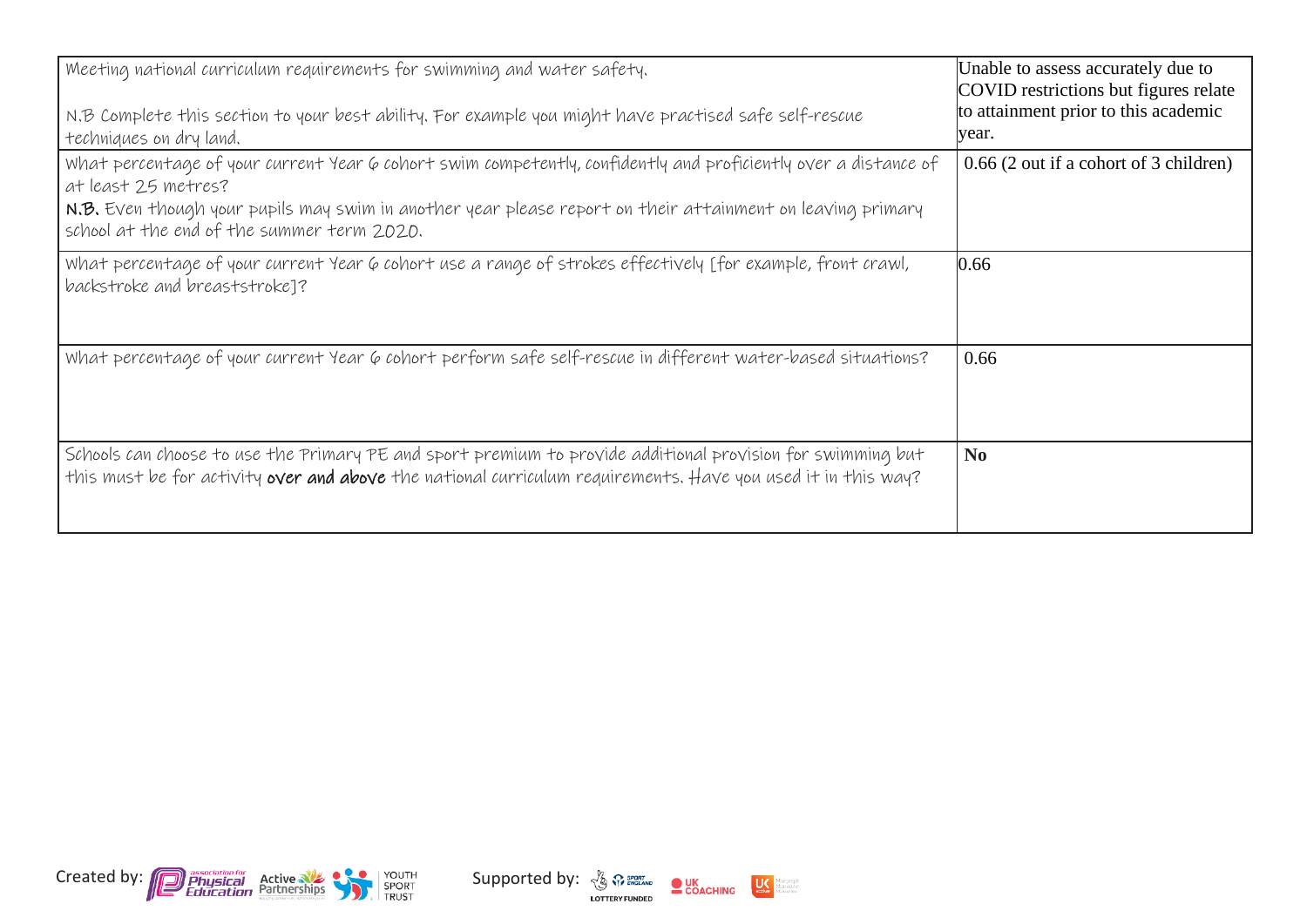| Academic Year: 2021/22                                                                                                                                                                                                           | Total fund allocated: £16880                                                                                                                                                                                                                                                                                                                                                                                                                                                      | Date Updated: July 2021 |                  |                                             |
|----------------------------------------------------------------------------------------------------------------------------------------------------------------------------------------------------------------------------------|-----------------------------------------------------------------------------------------------------------------------------------------------------------------------------------------------------------------------------------------------------------------------------------------------------------------------------------------------------------------------------------------------------------------------------------------------------------------------------------|-------------------------|------------------|---------------------------------------------|
| Key indicator 1: The engagement of <u>all</u> pupils in regular physical activity - Chief Medical Officers guidelines recommend<br>that primary school pupils undertake at least 30 minutes of physical activity a day in school | Percentage of total<br>allocation:                                                                                                                                                                                                                                                                                                                                                                                                                                                |                         |                  |                                             |
| Intent                                                                                                                                                                                                                           | Implementation                                                                                                                                                                                                                                                                                                                                                                                                                                                                    |                         | Impact           |                                             |
|                                                                                                                                                                                                                                  |                                                                                                                                                                                                                                                                                                                                                                                                                                                                                   | Funding<br>allocated:   |                  | Sustainability and suggested<br>next steps: |
| More children to carry out physical<br>activity on a regular basis.<br>Children to access a range of<br>activities on the playground during<br>lunch and play.                                                                   | Playtime initiatives,<br>Enjoyable, engaging playtime<br>games and equipment (Floor<br>paintings).<br>Introduce Sports leaders in their<br>roll encourage them to run<br>games.<br>Purchase a permanent,<br>enjoyable but challenging play<br>structure suitable for EYFS<br>pupils.<br>Introduce a whole school daily<br>initiative similar to the daily<br>mile but with scope to adjust<br>regularly so pupils don't get<br>bored.<br>Purchase equipment to ensure<br>safe PE. | £9,750.00               | Review July 2022 | Review July 2022                            |



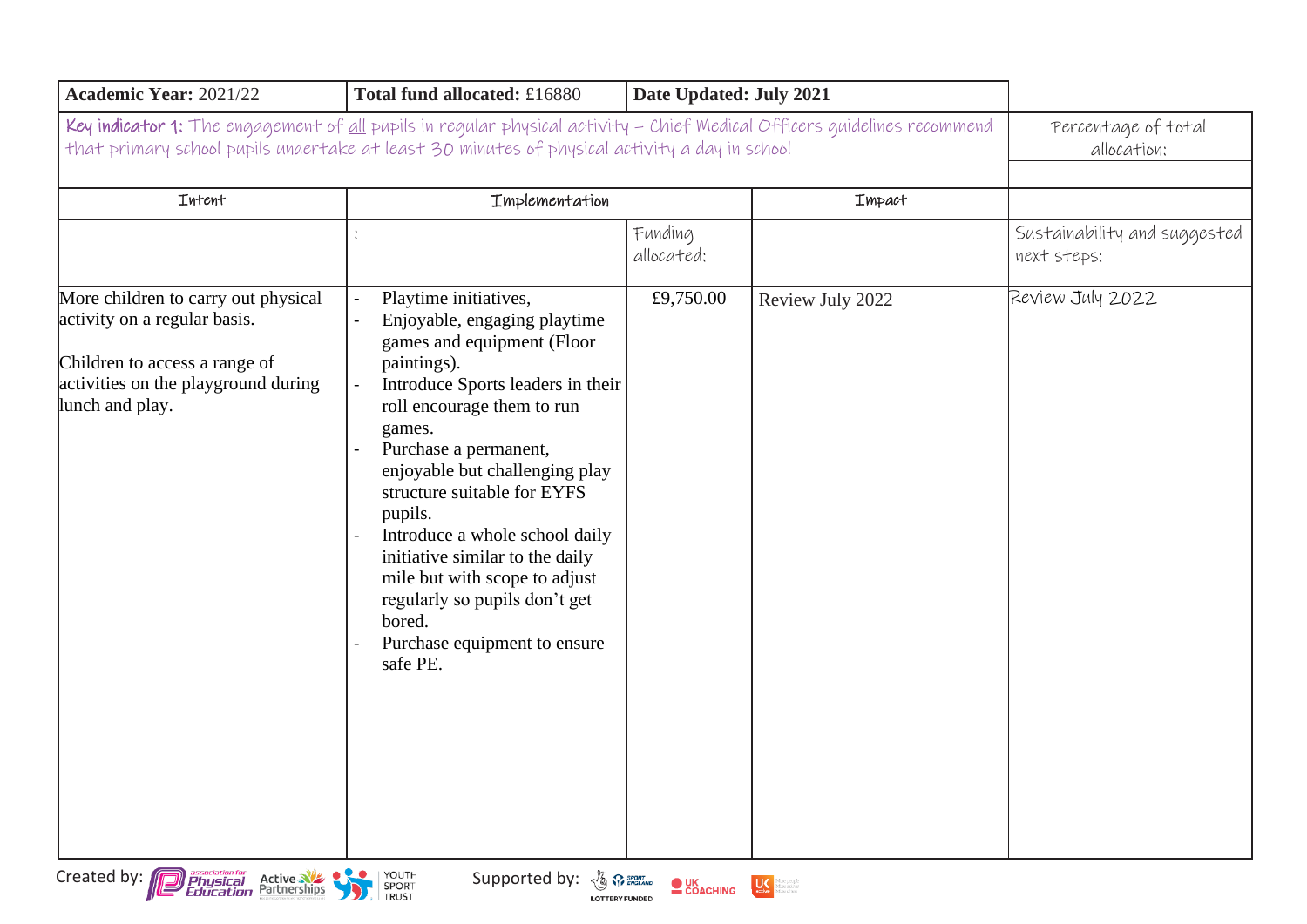| Key indicator 2: The profile of PESSPA being raised across the school as a tool for whole school improvement                                                                                                                                                                                                                                                                                                                                              |                                                                                                                                                                                                                                                                                                                                                                                                                                                                                                                                            |                       |                  | Percentage of total<br>allocation: |
|-----------------------------------------------------------------------------------------------------------------------------------------------------------------------------------------------------------------------------------------------------------------------------------------------------------------------------------------------------------------------------------------------------------------------------------------------------------|--------------------------------------------------------------------------------------------------------------------------------------------------------------------------------------------------------------------------------------------------------------------------------------------------------------------------------------------------------------------------------------------------------------------------------------------------------------------------------------------------------------------------------------------|-----------------------|------------------|------------------------------------|
| Intent                                                                                                                                                                                                                                                                                                                                                                                                                                                    | Implementation                                                                                                                                                                                                                                                                                                                                                                                                                                                                                                                             |                       | Impact           |                                    |
|                                                                                                                                                                                                                                                                                                                                                                                                                                                           |                                                                                                                                                                                                                                                                                                                                                                                                                                                                                                                                            | Funding<br>allocated: |                  |                                    |
| Celebration of sporting<br>achievements both within and<br>outside of school<br>Interhouse sports competitions<br>(once restrictions lifted)<br>Annual sports week to promote<br>new or unusual sports to the<br>children<br>Pupil voice $-\text{const}$ with the<br>children about sports and<br>activities they would like to try<br>Sports leaders to be elected in<br>every class<br>Sports stars to be elected weekly<br>and celebrated in assembly. | Sporting achievements shared<br>on celebratory notice board in<br>school hall and newsletter<br>House captains to coach and<br>support younger children<br>Source specialist coaches to<br>come into school to deliver new<br>sports to each class<br>Use questionnaires as a way of<br>finding out the interests of our<br>children and look at facilitating<br>their ideas with specialist<br>coaches or visits to centres.<br>Celebration of efforts and<br>achievements in celebration<br>assembly through sports star<br>certificate. | £500.00               | Review July 2022 | Review July 2022                   |

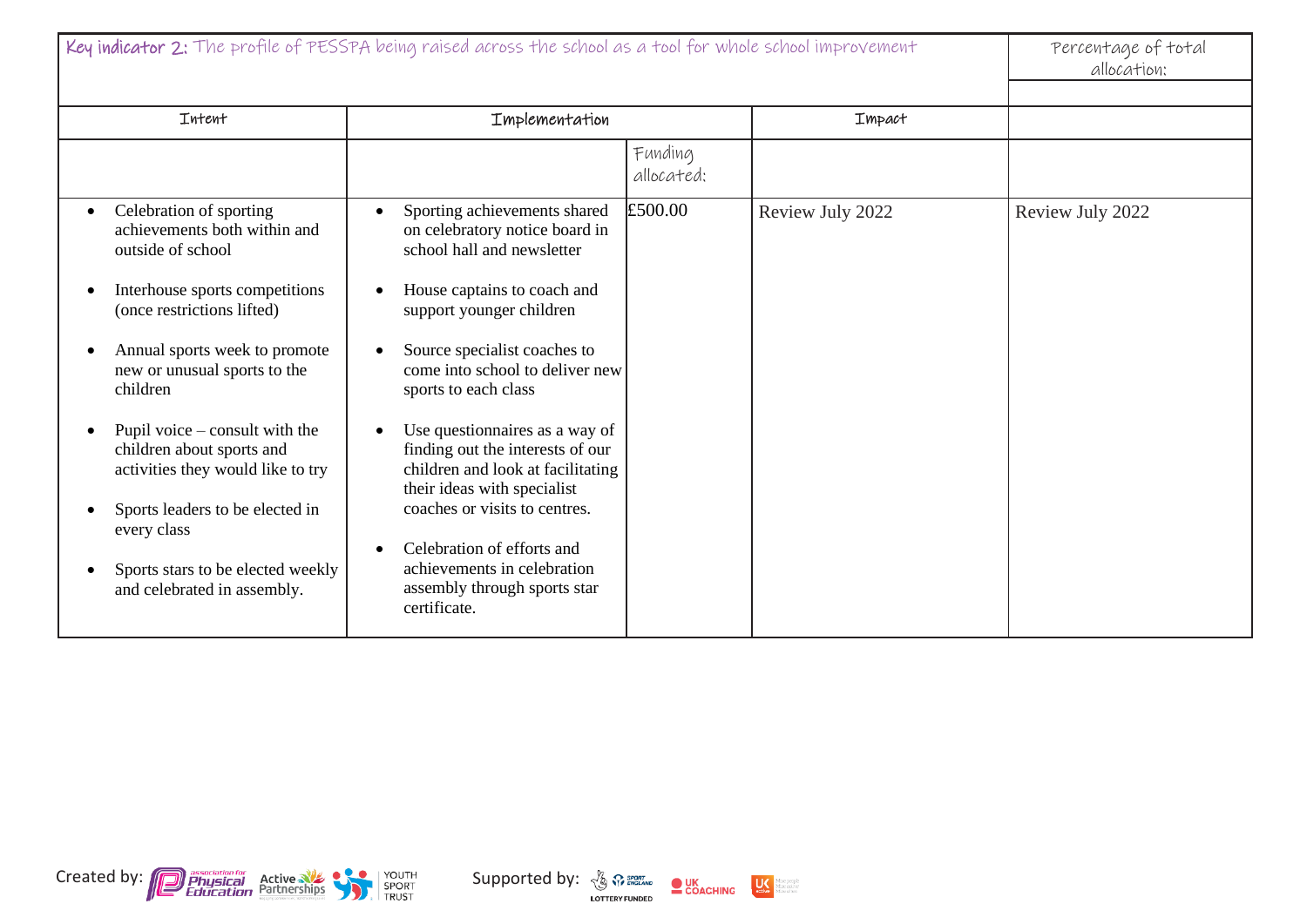| Key indicator 3: Increased confidence, knowledge and skills of all staff in teaching PE and sport                          | Percentage of total<br>allocation:                                                                                              |                       |                  |                                                                |
|----------------------------------------------------------------------------------------------------------------------------|---------------------------------------------------------------------------------------------------------------------------------|-----------------------|------------------|----------------------------------------------------------------|
| Intent                                                                                                                     | Implementation<br>Impact                                                                                                        |                       |                  |                                                                |
|                                                                                                                            |                                                                                                                                 | Funding<br>allocated: |                  |                                                                |
| Specialist sports coaches to work with<br>teachers to enhance and extend quality<br>of teaching and current opportunities. | <b>Staff CPD</b><br>Opportunities to observe more<br>confident teachers.                                                        | £1000.00              | Review July 2022 | Review July 2022                                               |
| Use accredited scheme with NC<br>outcomes and lesson plans to ensure a<br>broad and balance PE curriculum                  | Source suitable subscription                                                                                                    |                       |                  |                                                                |
| Key indicator 4: Broader experience of a range of sports and activities offered to all pupils                              |                                                                                                                                 |                       |                  | Percentage of total<br>allocation:<br>$\overline{\phantom{a}}$ |
| Intent                                                                                                                     | Implementation                                                                                                                  |                       | Impact           |                                                                |
|                                                                                                                            |                                                                                                                                 | Funding<br>allocated: |                  |                                                                |
| Use specialist coaches to teach<br>different sports and fitness classes in<br>both PE and after school clubs.              | Increased interest and excitement<br>about sport and exercise to engage<br>children in team, paired and<br>individual exercise. | £5000.00              | Review July 2022 | Review July 2022                                               |
| Use information for pupil surveys to<br>research new or popular fitness ideas<br>or sports.                                | Use PE Premium to contribute<br>towards forest school training for 1<br>or 2 teachers.                                          |                       |                  |                                                                |
| Offer pupils outdoor education<br>opportunities.                                                                           | Outdoor activity trips to give pupils<br>additional opportunities above and<br>beyond the NC.                                   |                       |                  |                                                                |